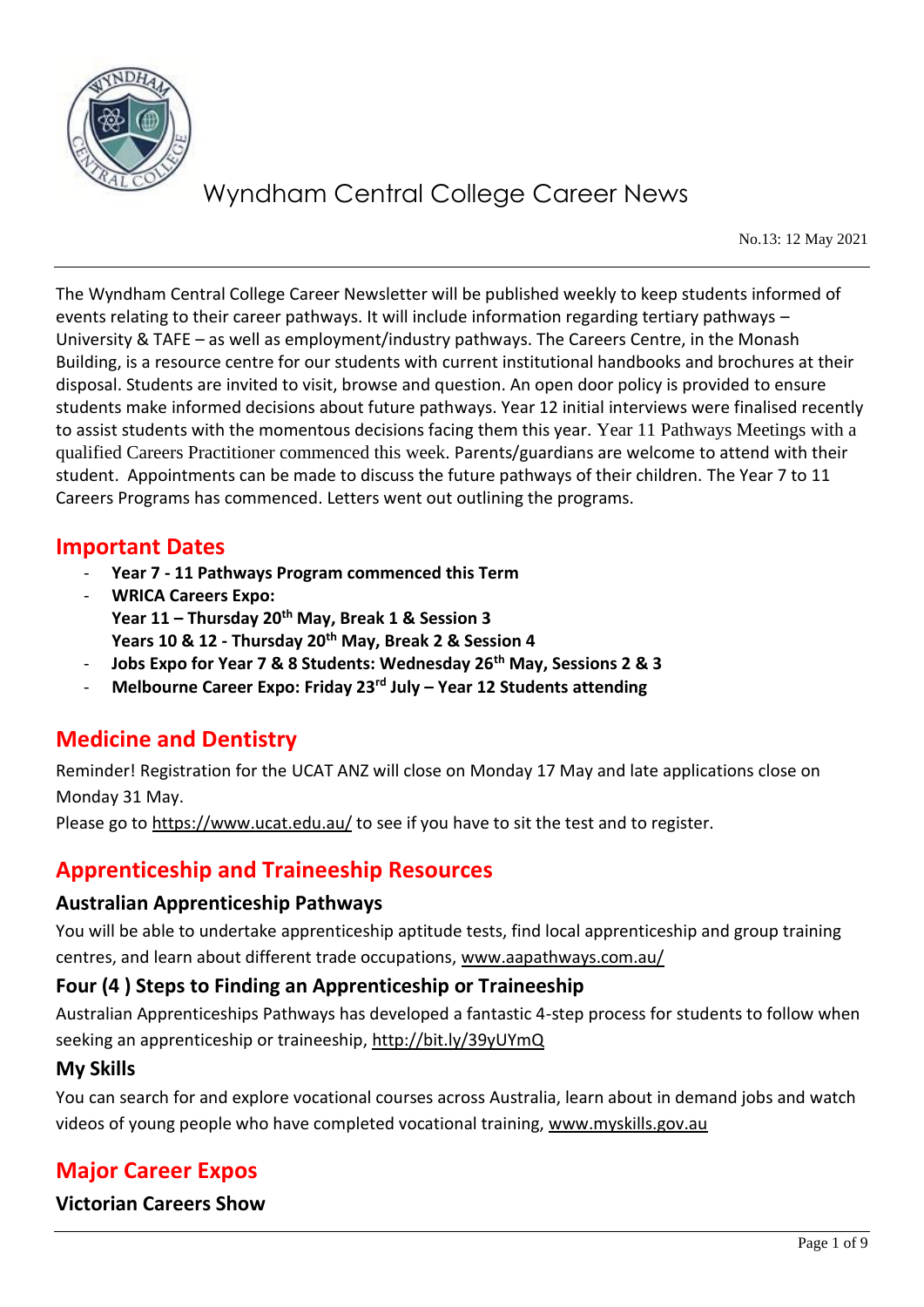

No.13: 12 May 2021

Students and families are invited to attend the Victorian Careers Show. Over two days you can attend seminars and workshops on a huge variety of topics and speak directly to organisations with:

- Information about tertiary study, university, TAFE and training courses
- Career advice
- Study advice
- Employment advice and opportunities
- Apprenticeship and traineeship advice

Dates: Friday 14 – Saturday 15 May Venue: Melbourne Showgrounds, Ascot Vale For information and to purchase tickets, visit [www.victoriancareersshow.com.au](http://www.victoriancareersshow.com.au/)

#### **Year13 Careers Expo**

Finding your dream job has never been easier.

The Year13 Expo lets you find a career you're genuinely passionate about without even having to get out of bed.

Over the course of the week, you'll hear from experts, chat with influencers and explore all of your postschool options at our digital careers expo that you can access from anywhere you have internet.

There is also a \$10,000 competition running!

The Expo will run between 17 – 21 May.

For information and to register your place, go to<https://year13.com.au/expo/year13-expo-2021>

## **Interested in Studying Business?**

Did you know that several universities offer a year of industry experience as part of their undergraduate business degrees?

The following are three examples:

#### **Victoria University**

At least 40 weeks of paid industry experience through the Cooperative Education program (competitive entry),<http://bit.ly/2oWTNp7>

#### **Swinburne University**

A guaranteed year of paid industry experience through the Bachelor of Business (Professional) degree, <http://bit.ly/2pwwEM0>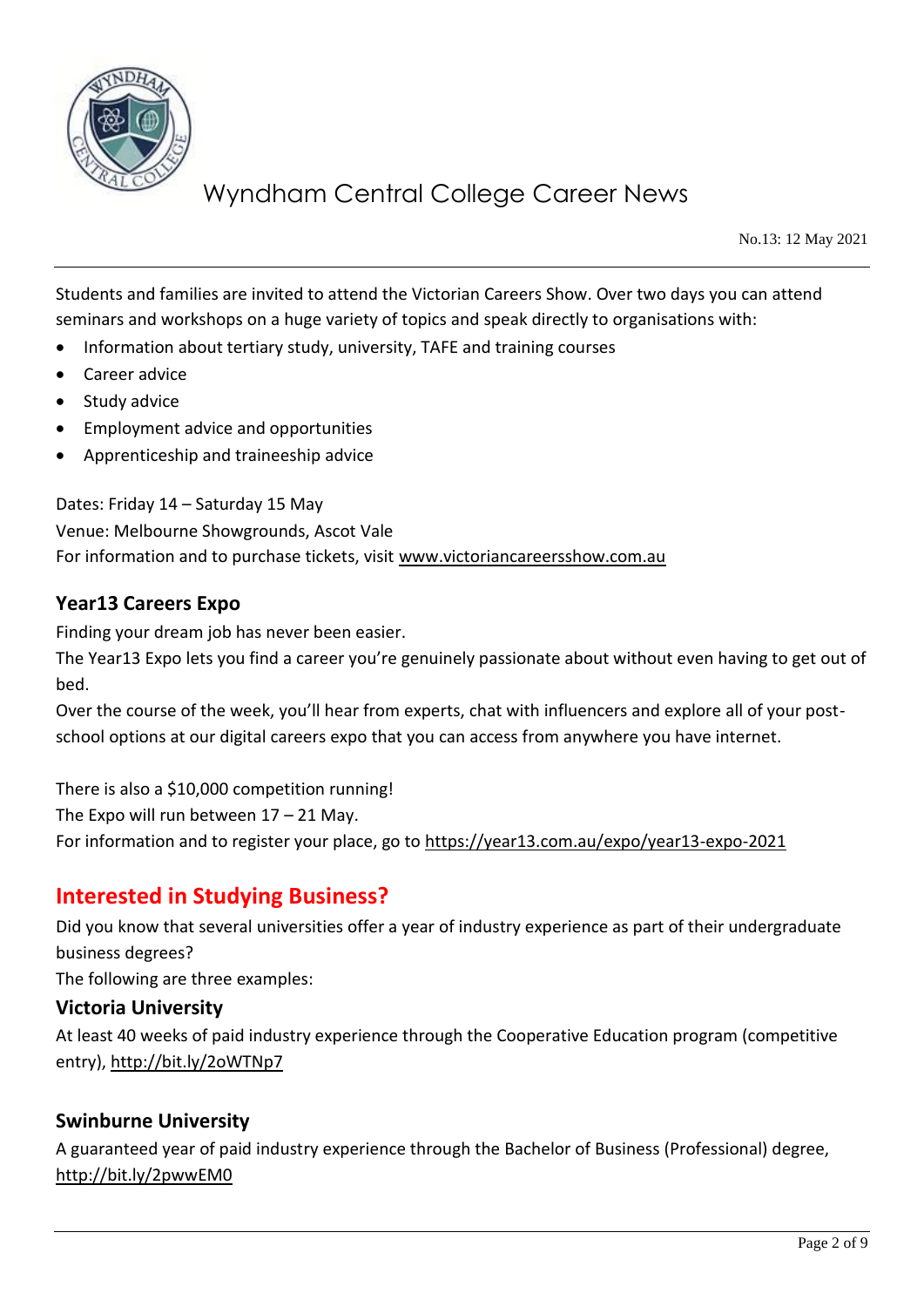

No.13: 12 May 2021

### **RMIT University**

A guaranteed year of industry experience through the Applied program for Marketing, Economics and Finance, Information Systems, International Business, and Logistics and Supply Chain Management, [www.rmit.edu.au/study-with-us/business](http://www.rmit.edu.au/study-with-us/business)

## **University – Early Entry Programs (Year 12)**

The following early admission programs are open now or will be opening soon.

### **VICTORIA**

**La Trobe University**  La Trobe Aspire Early Admissions Program. Application webinar – 18 May Applications close 17 September [www.latrobe.edu.au/study/aspire](http://www.latrobe.edu.au/study/aspire)

#### **Victoria University**

VU Guaranteed For selected schools. Applications close in September or October <https://bit.ly/2Kw3ND6>

#### **CANBERRA**

**Australia National University**  Direct early entry program Applications close Monday 24 May. [www.anu.edu.au](http://www.anu.edu.au/) 

#### **NEW SOUTH WALES**

**Charles Sturt University**  Charles Sturt Advantage Program Applications close 31 May (Round 1) Application webinar – 18 May <https://bit.ly/2UmOlgT>

**University of New England** Direct Early Entry Program Applications close Friday 17 September [www.une.edu.au](http://www.une.edu.au/)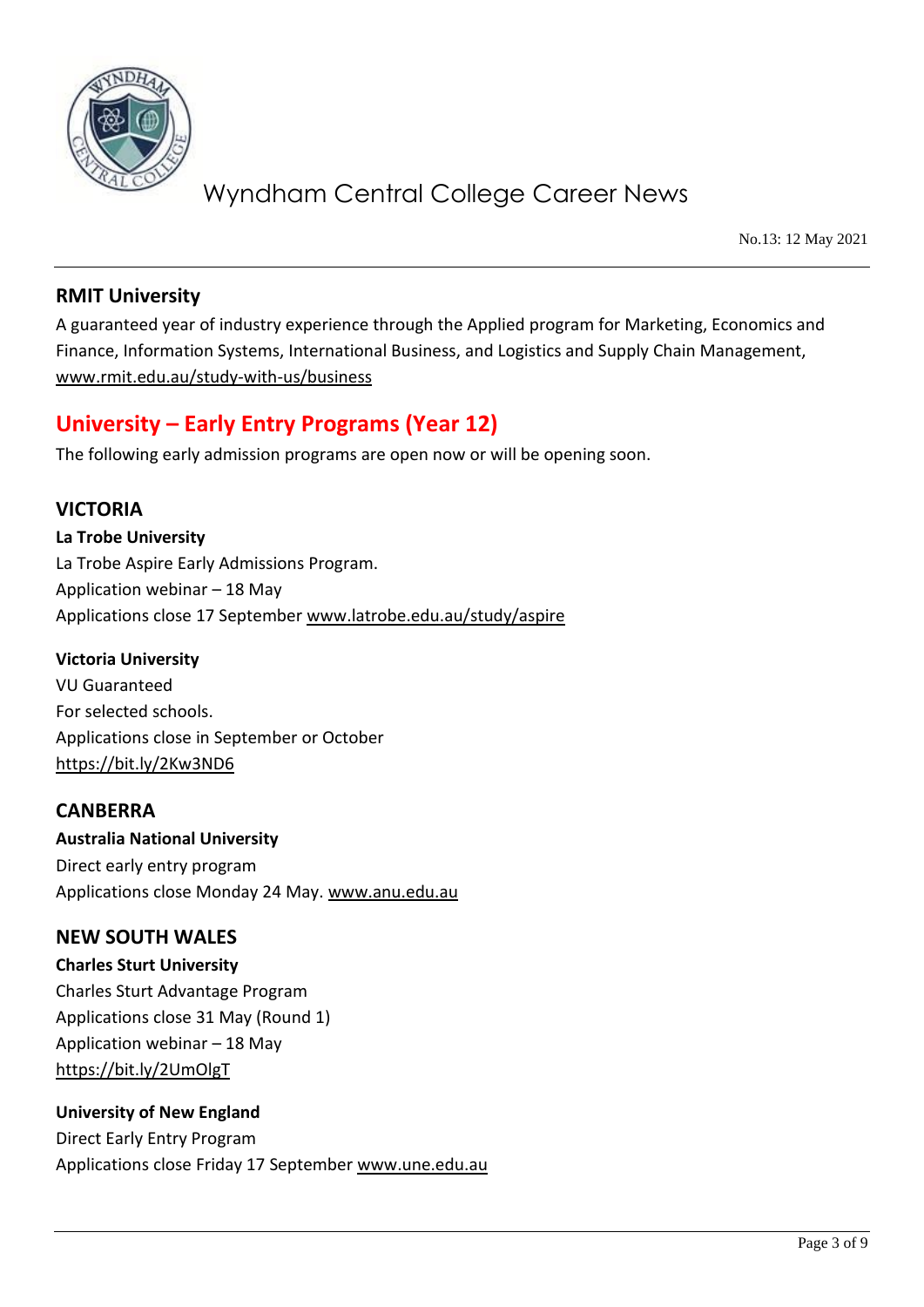

No.13: 12 May 2021

**MULTIPLE STATES Australian Catholic University** ACU Guarantee Applications open June <https://bit.ly/38PiLiA>

#### **TASMANIA**

**University of Tasmania** Schools Recommendation Program Applications close 18 June (Round 1) <https://bit.ly/2R8K1UZ>

## **Australian Defence Force - Gap Year Program**

The Australian Defence Force Gap Year program provides an opportunity for young Australians who have finished Year 12 to experience military training and lifestyle whilst gaining new skills and pay over their Gap Year in the Army, Navy or Air Force.

You will earn more than \$45,000, have subsidised accommodation and full medical and dental coverage. The following roles still have spaces for applicants:

#### **Army**

- Army Combat
- Army Support
- Army Officer

#### **Air Force (applications close in June)**

- Administration Assistant
- Air Force Security
- Airfield Defence Guard
- Aviation Support Technician
- Warehouse Storeperson

#### **Navy**

- Mechanical Engineer
- Mechanical Engineering Submariner
- Maritime Aviation Warfare Officer
- Maritime Warfare Officer
- Maritime Warfare Officer Submariner
- Navy Sailor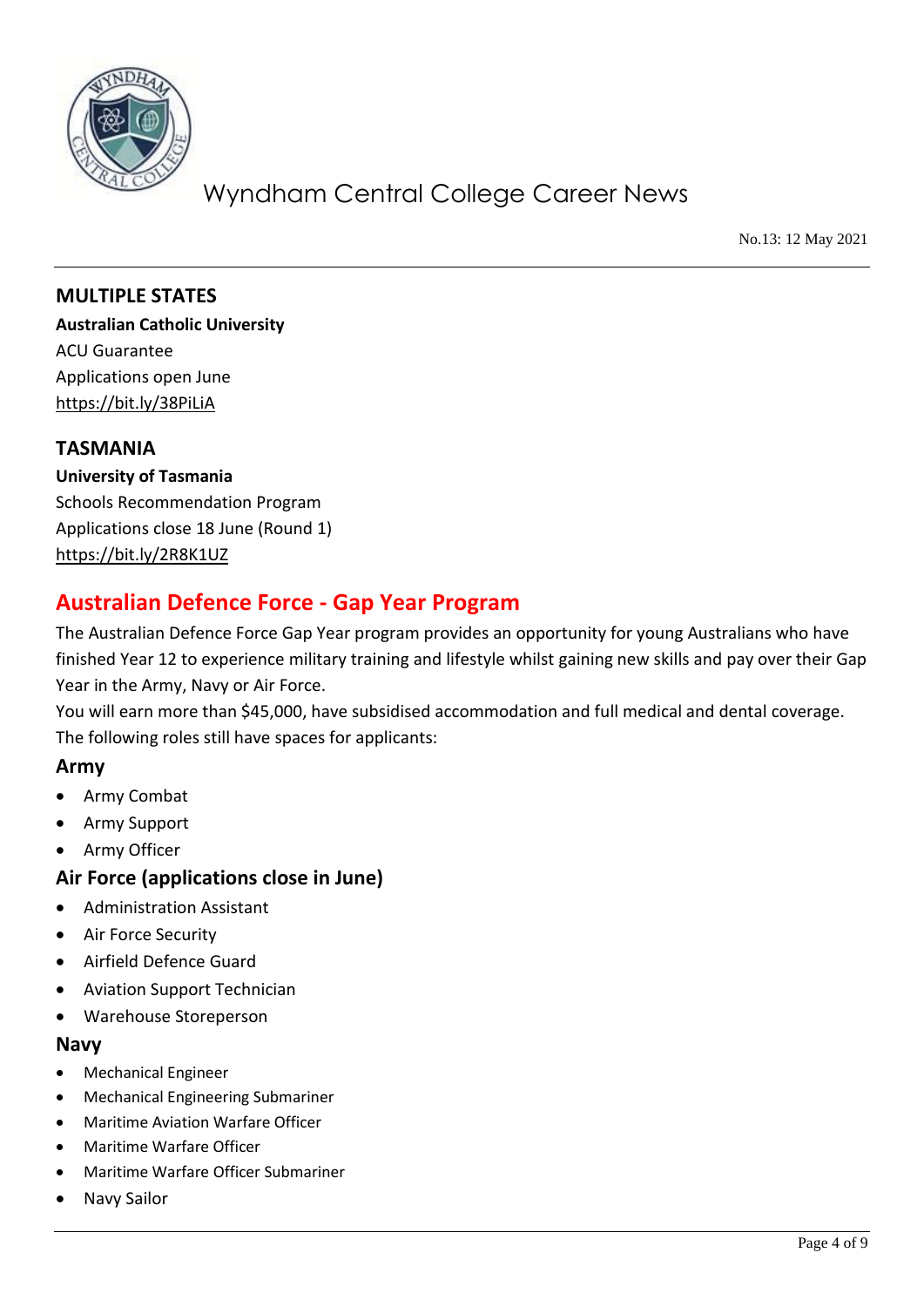

No.13: 12 May 2021

- Electronics Engineer
- Electronics Engineering Submariner

For more information and to start your application, go to<http://bit.ly/1dVvxxV>

#### **Key Websites**

Information about the recruitment process - <http://bit.ly/2Tyn8Yp> Videos about the Gap Year program - <http://bit.ly/3aj2ty1>

## **Australian Defence Force – General Entry**

You can search for jobs in the Army, Navy and Air Force and start your application via the Defence Jobs website - [www.defencejobs.gov.au/](http://www.defencejobs.gov.au/)

## **High Achiever Scholarship Programs (Year 12)**

### **University of Technology Sydney**

The University of Technology Sydney co-op scholarship program is now open for the Bachelor of Accounting and Bachelor of Information Technology for the 2022 intake. For information and to apply, go to:

Bachelor of Accounting,<https://bit.ly/2Wdjhzz> Bachelor of Information Technology,<https://bit.ly/2TepTvH>

#### **UNSW**

The UNSW Co-op Scholarship program is now open for high achieving students who plan to study in 2022 at the University of New South Wales. The scholarships are worth almost \$20,000 per year,

[www.coop.unsw.edu.au](http://www.coop.unsw.edu.au/)

You can watch videos showcasing Co-op Scholarship alumni vi[a https://bit.ly/3fbrjnA](https://bit.ly/3fbrjnA) 

## **Upcoming Career Events and Webinars**

#### **The Hotel School Melbourne**

The Hotel School offers courses in hotel management, and hotel and tourism management. The institute is running an online Alumni QnA session for prospective students on the 18th of May[, https://bit.ly/33w4aGX](https://bit.ly/33w4aGX)

#### **La Trobe University – Experience Clever**

The Albury Wodonga campus is hosting on site course information sessions in the morning and virtual sessions in the afternoon. Students will be able to choose two sessions from study areas such as: Nursing, Psychology, Business, Social Work, Arts, Biomedical Science, and Paramedicine.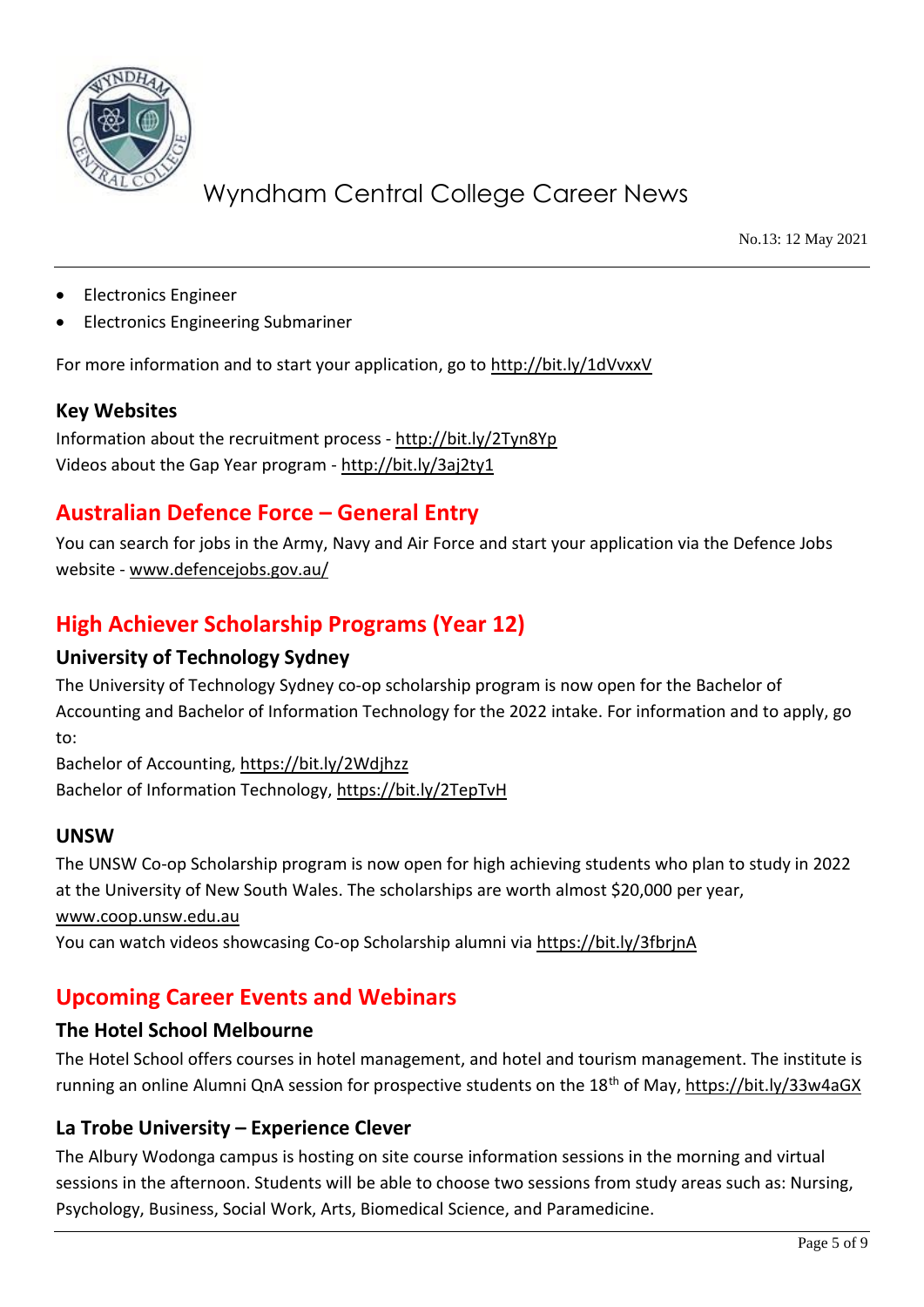

No.13: 12 May 2021

Date: Wednesday 26 May Information:<https://bit.ly/3uCb2P2>

### **Lattitude Global Volunteering**

Learn about overseas gap year volunteering programs. Date: Tuesday 1 June (virtual webinar) Information:<https://bit.ly/3y6gAnk>

## **Upcoming Career Events**

### **Academy of Interactive Entertainment (AIE)**

Discover the courses designed to get you started in game development, 3D animation and visual effects at the AIE Open Day. Date: Saturday 15 May, online [https://aie.edu.au/aie\\_event/open-day/](https://aie.edu.au/aie_event/open-day/)

### **Monash University - Information Evenings**

Monash staff will be running information evenings for prospective students living in regional areas. For information and to register visit [www.monash.edu/information-evenings](http://www.monash.edu/information-evenings)

The following are dates for May:

| 20 | Albury     |
|----|------------|
| วะ | $D \cap A$ |

25 Bendigo

26 Shepparton

### **Monash University – Inside Monash**

Monash University is running a series of information evenings for prospective students focussed on courses and study areas in May and June. For information and to register visit [www.monash.edu/inside](http://www.monash.edu/inside-monash)[monash](http://www.monash.edu/inside-monash)

**May** 13 Public health, nutrition, health sciences 19 OT, physiotherapy, paramedicine 11 Media Communication 13 Engineer your future 20 Where can IT take me? 26 Advanced science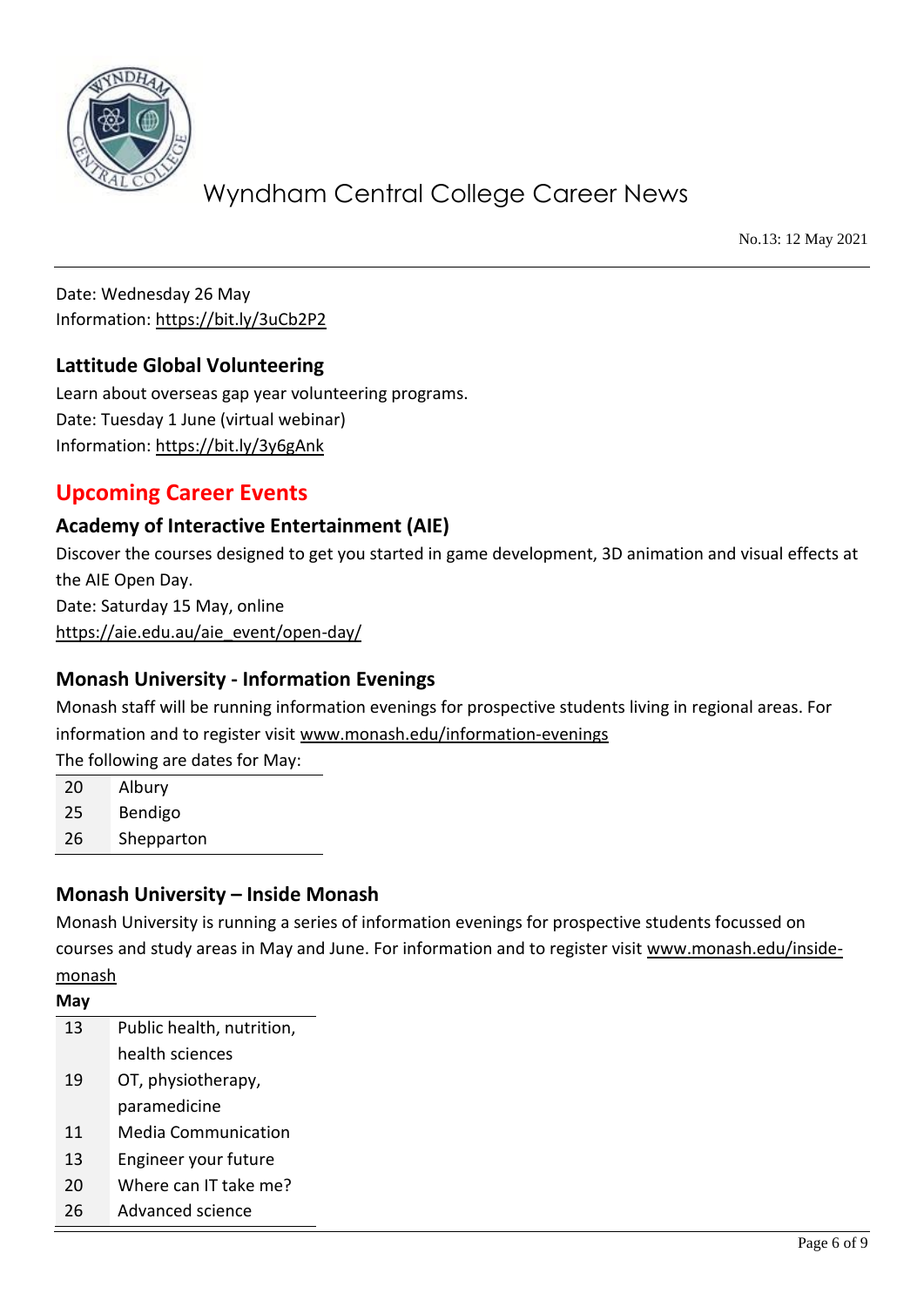

No.13: 12 May 2021

|    | degrees                  |
|----|--------------------------|
| 27 | Psychology, radiography, |
|    | radiation science        |
|    |                          |

#### **June**

| $\mathcal{L}$ | Nursing and Midwifery  |
|---------------|------------------------|
| 3             | Introduction to law    |
| 13            | Politics, Philosophy & |
|               | Economics              |
| 15            | Music                  |
| 16            | Become a teacher       |

You can watch recorded seminars from past events via [www.monash.edu/inside-monash](http://www.monash.edu/inside-monash)

#### **JMC Academy – Open Day**

JMC Academy is a creative media college located in the Melbourne area. The institute is running an open day on Saturday 15 May.

You will be able to tour the Park Street campus, participate in information sessions, watch live events and demos, and speak to course advisers. For information and to register, visit [www.jmcacademy.edu.au/events/open-days](http://www.jmcacademy.edu.au/events/open-days)

#### **Deakin University – Discover Deakin**

Deakin University is hosting the following online seminars for prospective students in May. The seminars will showcase courses at the University.

- 12 Arts (Humanities)
- 17 Business Analytics
- 19 International Studies
- 24 Health Sciences
- 25 Nutrition and Dietetics
- 26 Psychology
- 27 Nursing and Midwifery
- 31 Exercise and Sport
- Science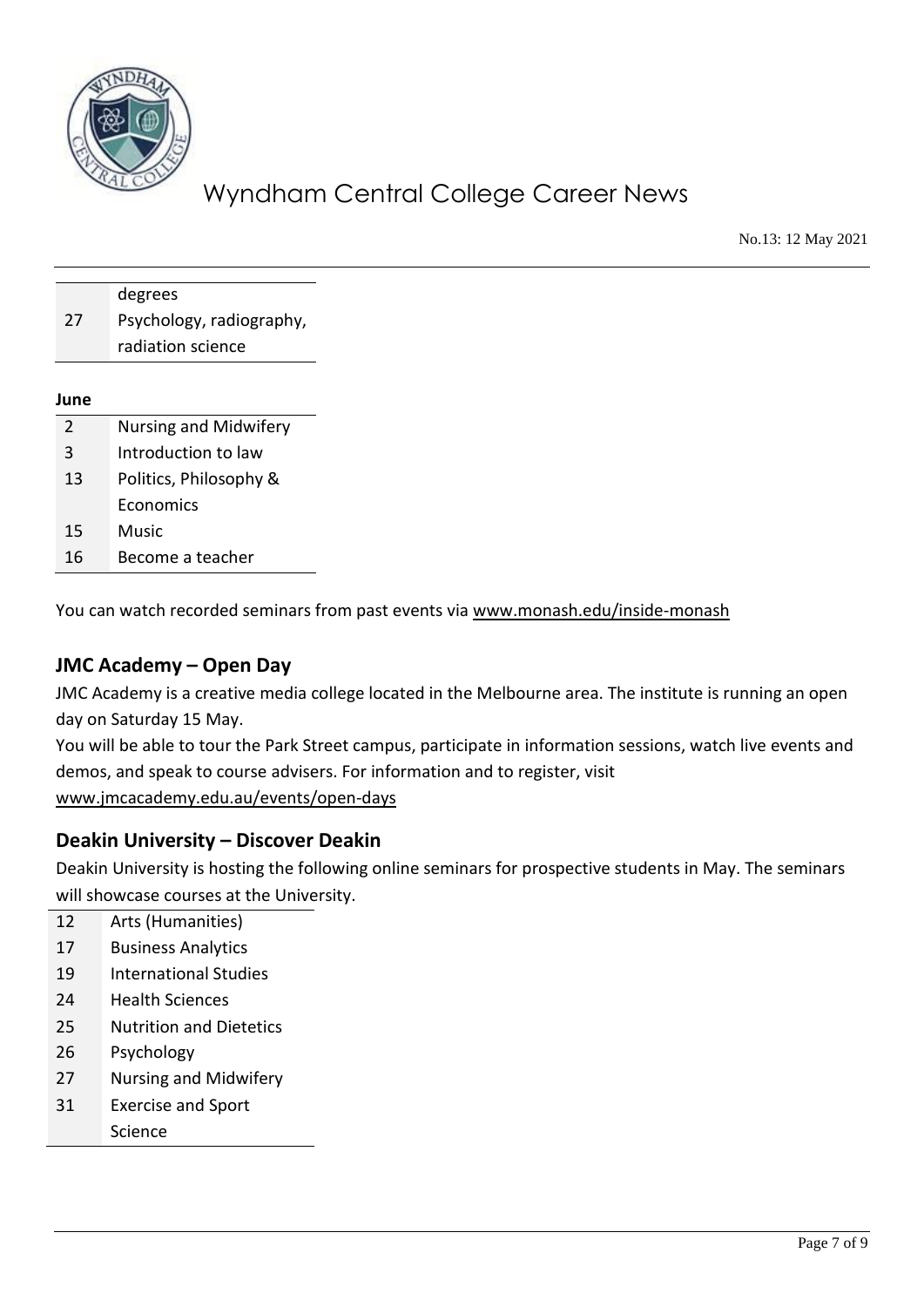

No.13: 12 May 2021

### **Victoria Police**

For career information session dates, visit [www.police.vic.gov.au/police-information-sessions](http://www.police.vic.gov.au/police-information-sessions)

### **Australia Defence Force**

For career information session dates, visit [www.defencejobs.gov.au/events](http://www.defencejobs.gov.au/events)

#### **UNSW – Medicine Information Sessions**

#### **Option 1: Virtual**

The next Medicine Information Evening for Year 11 and 12 students will be held via a live stream on Monday 24 May,<https://bit.ly/3eC9TRX>

#### **Option 2: On site**

The UNSW Rural Clinical School (Albury-Wodonga campus) is hosting an information session for Year 10 – 12 students on Wednesday 26 May. Email Anj Comb to reserve your seat - [a.comb@unsw.edu.au](mailto:a.comb@unsw.edu.au)

#### **Maths and Data Careers Webinar**

Maths is critical to not only fast-growing STEM jobs but also careers in insurance, health, trades, security, agriculture and more.

During this free careers webinar delivered by Careers with STEM, meet three featured role models from our latest Maths & Data issue. Ask them any burning career questions and hear their tips for study and work.

Date: Wednesday 19 May, 12pm RSVP:<https://bit.ly/3tfHu8o>

#### **RMIT University – Discover What's Next**

RMIT University is running the following online information sessions for prospective students in May and June.

These are events not to be missed as you will receive up to date information for the 2022 intake and you will have the opportunity to ask questions about courses.

**May**

- 13 Design
- 18 Game Design
- 20 Social Science
- 25 Communication
- 27 Media